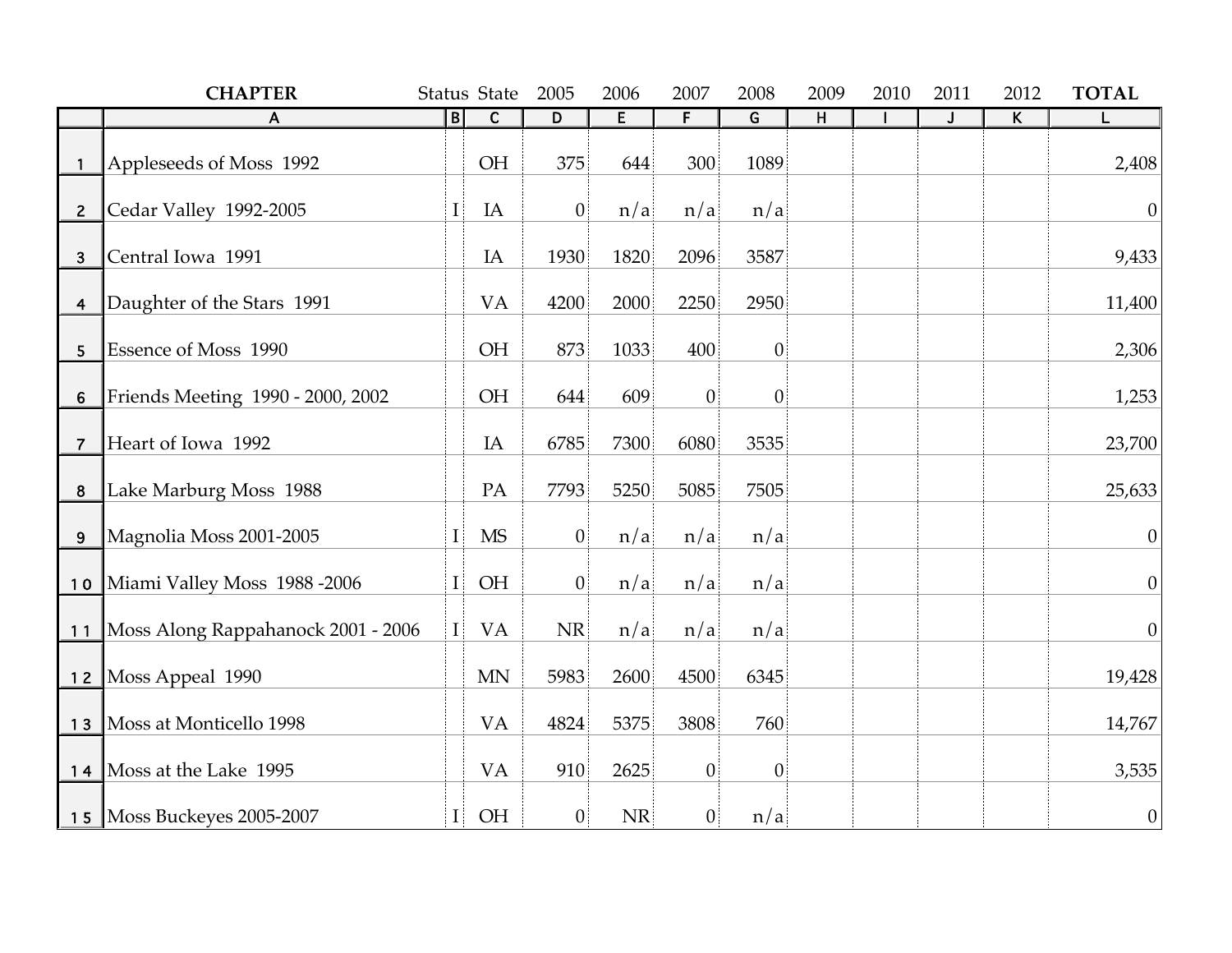|    | <b>CHAPTER</b>                      |              | Status State | 2005           | 2006 | 2007             | 2008            | 2009           | 2010 | 2011         | 2012 | <b>TOTAL</b> |
|----|-------------------------------------|--------------|--------------|----------------|------|------------------|-----------------|----------------|------|--------------|------|--------------|
|    | A                                   | B            | $\mathbf C$  | D              | E    | $\overline{F}$   | G               | $\overline{H}$ |      | $\mathbf{J}$ | K    | L            |
| 16 | Moss Country Friends 1994           |              | IA           | 1471           | 225  | 1413             | 2059            |                |      |              |      | 5,168        |
| 17 | Moss Heaven 1990                    |              | IA           | 550            | 2637 | 3237             | 1822            |                |      |              |      | 8,246        |
|    | 18 Moss in the Country 1994         |              | <b>VA</b>    | 3907           | 7093 | 4632             | 3822            |                |      |              |      | 19,454       |
| 19 | Moss in the Forest 1992             |              | <b>VA</b>    | 305            | 350  | 408              | $\vert 0 \vert$ |                |      |              |      | 1,063        |
| 20 | Moss in the Highlands 2007          |              | <b>VA</b>    | n/a            | n/a  | $\boldsymbol{0}$ | 2200            |                |      |              |      | 2,200        |
| 21 | Moss in the New River Valley 1992   |              | <b>VA</b>    | $\overline{0}$ | 500  | $\theta$         | 5888            |                |      |              |      | 6,388        |
| 22 | Moss in the Valley 1989             |              | <b>VA</b>    | 5416           | 4237 | 2765             | 3677            |                |      |              |      | 16,095       |
| 23 | Moss on the Chesapeake 2005-2007    | I            | <b>VA</b>    | <b>NR</b>      | NR   | $\overline{0}$   | n/a             |                |      |              |      | $\theta$     |
|    | 24   Moss on the James 1989         |              | <b>VA</b>    | 1508           | 1360 | 900              | 2030            |                |      |              |      | 5,798        |
| 25 | <b>Moss Pelicans 2007</b>           |              | FL           | n/a            | n/a  | 625              | 732             |                |      |              |      | 1,357        |
| 26 | <b>Moss Reflections 1995</b>        |              | IA           | 2204           | 1440 | 1553             | 2170            |                |      |              |      | 7,367        |
| 27 | Moss River Ramblers 2002 - 2008     | $\mathbf{I}$ | IA           | 771            | 456  | NR               | n/a             |                |      |              |      | 1,227        |
| 28 | Moss Roses 1991                     |              | PA           | 2020           | 835  | 800              | 800             |                |      |              |      | 4,455        |
| 29 | Moss Shows Children 1991-1997, 1998 |              | <b>MO</b>    | 750            | 670  | 685              | 1150            |                |      |              |      | 3,255        |
|    | 30   Mossaphile 1988-2000, 2007     |              | GA           | n/a            | n/a  | 665              | 1936            |                |      |              |      | 2,601        |